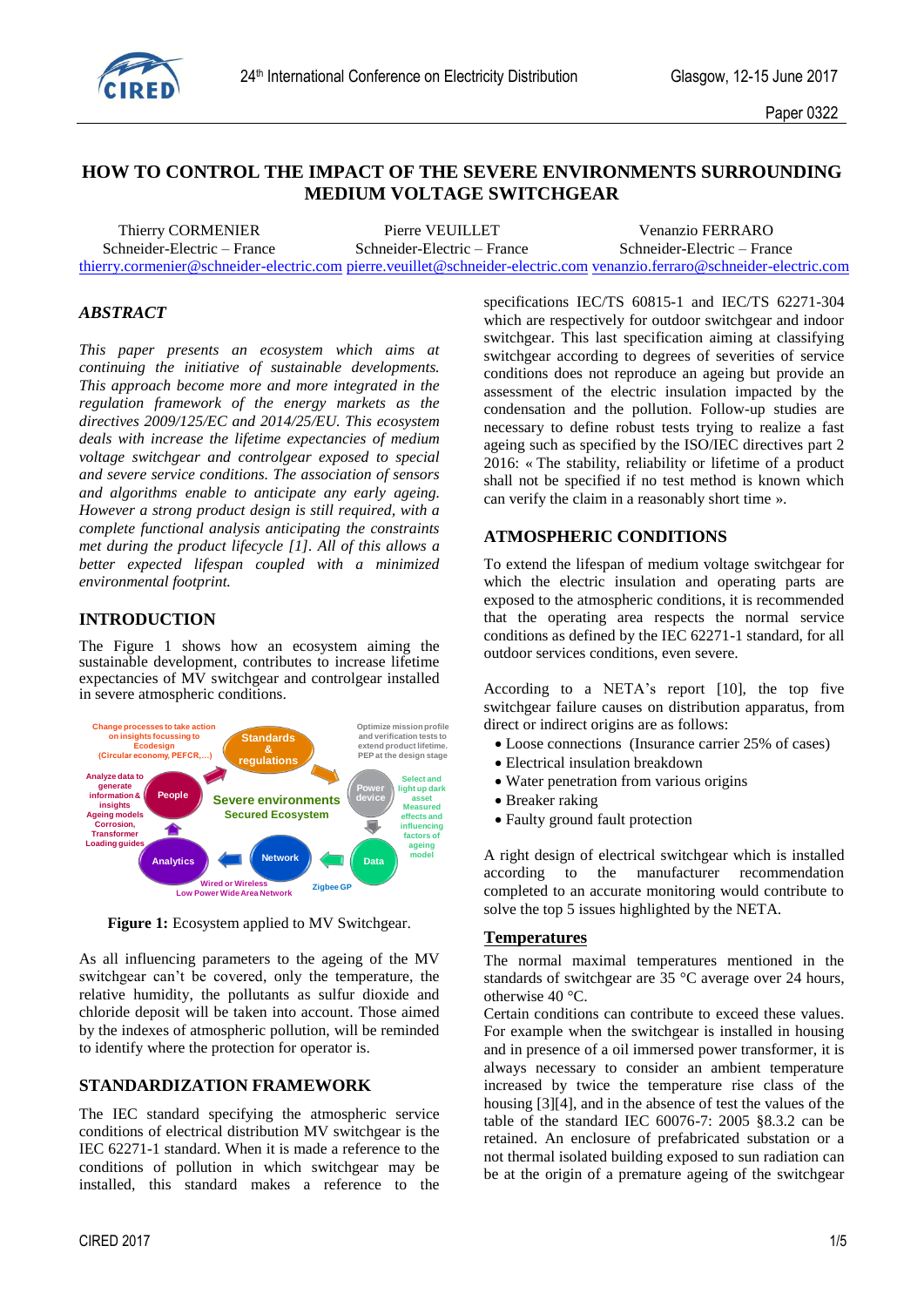

or the transformer [2]. The annex D of the IEC 62271- 202: 2014 standard dealing with HV/LV prefabricated substations gives several examples of transformer loads inside housings following the limits of transformer temperature rise as defined by IEC 60076-7 and IEC 60076-11 standards. As it will be presented in the chapter "Solution" it becomes possible to generalize the support to facility management dealing with MV electrical distribution and condition based maintenance, even to modernize an existing installation [8].

### **Humidity**

According to the IEC 62271-1 standard, for the indoor switchgear, under normal service conditions, the maximal relative humidity and water vapour pressure does not exceed respectively 95% and 2.2 kPa average over 24 hours, then 90% and 1.8 kPa average over a month. For a site it would be more relevant to specify the water vapour pressure, due to the effect of the temperature to the relative humidity being in opposition of phase as shows it the Figure 2. An example of a temperate climate according to the IEC 60721-2-1 standard gives the following values as yearly average Temp=23 °C, Rh=76% and Wvp=2.2 kPa. These values can be met as indoor service condition inside a substation, which are not normal due to the water vapour pressure value. Figure 2 shows for one month 3 samples of climates: temperate, arid and tropical.

Also according to IEC 62271-1, the ambient air is not significantly polluted by dust, smoke, corrosive and/or flammable gases, vapours or salt. Condensation can be expected where sudden temperature changes occur in periods of high humidity. Condensation may be prevented by special design of the building or housing, by suitable ventilation and heating of the station or by the use of dehumidifying equipment.

### **Condensation and pollution**

The two main factors at the origin of accelerated degradation are the condensation and the pollutions against which it is necessary to protect the switchgear. When it is not workable it is recommended to refer to classified switchgear as defined by the specification IEC/TS 62271-304. This specification does not integrate a severity of pollution into its testing procedure. So one of the goals of this paper is to describe the atmospheres for which medium voltage switchgear could be exposed. This should help to select and light up dark asset as showed in the ecosystem Figure 1, trying to better control the ageing models and the processes, creating value for customers, users and we all as citizen.

The specification IEC/TS 62271-304 classifies devices through a testing procedure of cycles of wet heat while being energized at rated voltage, followed by an electrical assessment. The most realistic nominal constraint would be to introduce a minimum of conductivity through the water or through the adjuvant to reproduce constraints met in the environments considered as special or even severe. For that the specification IEC/TS 60815-1 "Selection and dimensioning of high-voltage insulators intended for use in polluted conditions" can help to define this need, as well as the documents to which it makes a reference.

That's why the best way of proceeding before specifying special services conditions, would be to measure the deposits on the targeted site for a project according to the IEC/TS 60815-1 to master the impact on the electric insulation. The measurement of the environmental and atmospheric parameters affecting the corrosivity has to be made according to the ISO 9225 standard.



**Figure 2:** Examples: Temperate, Arid and Tropical.

### **Condensation**

The condensation met in the HV/LV substation, results from a change of state of the vapour contained in the air in the contacts of the cold surfaces in environments with strong humidity. When the dew point is very close to the ambient temperature as shows Figure 2, every time the relative humidity exceeds 95 %, the cold surfaces with higher thermal capacity condense. This phenomenon can be met in HV/LV substation having openings towards the outside near the MV switchgear or inside of switching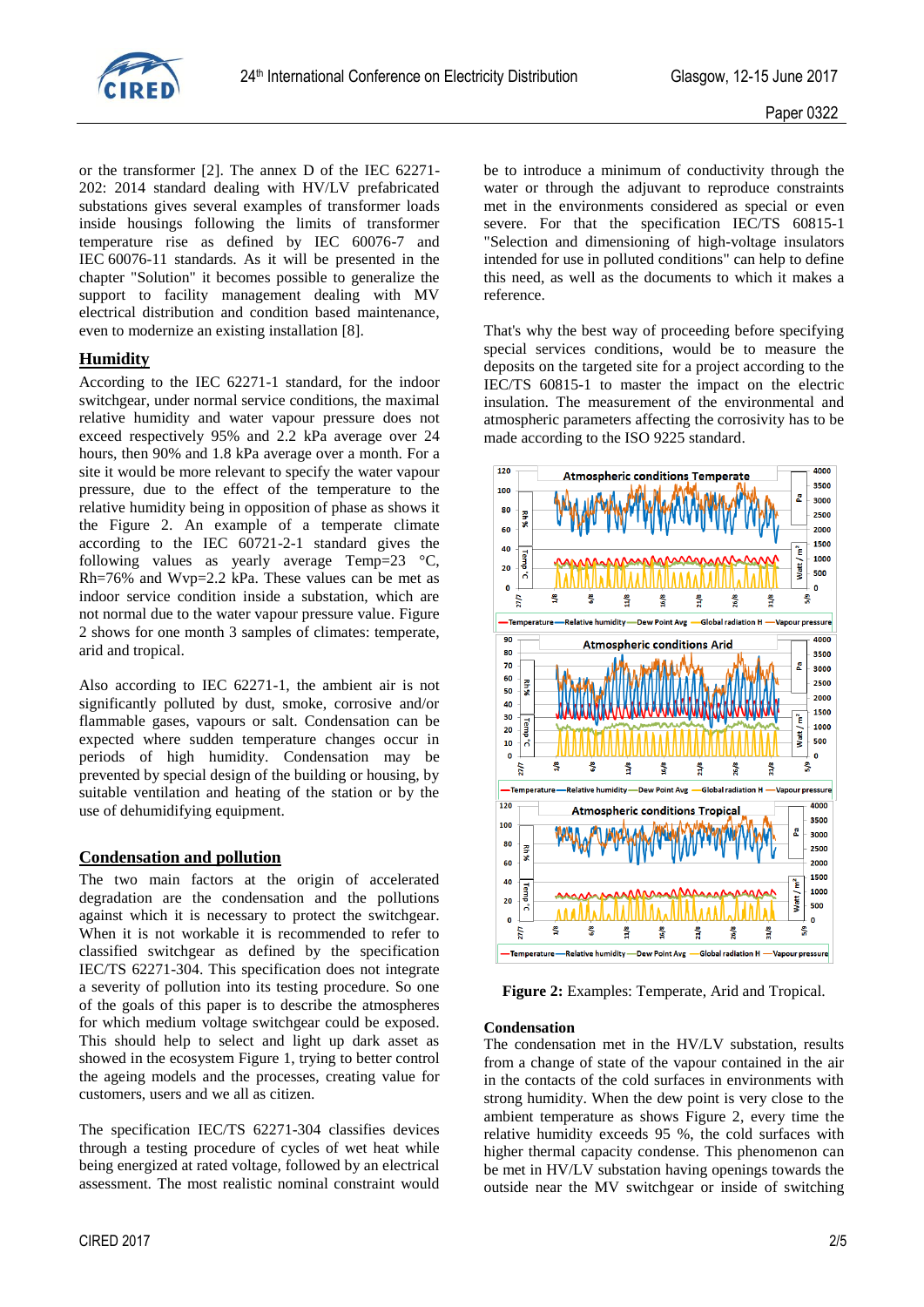

unit without transformer. When such a phenomenon occurs and when it is not eradicated by ventilation or an adapted heating, the condensed water stay inside the substation and the internal humidity remains high.

#### **Pollution**

Numerous classifications of severities of pollution exist. The Figure 3 gives the results of an exercise trying to cross the concentrations of major environmental pollutants according to the requirements of the normative organizations IEC and ISO compared with the European directive on the air quality.

|                            | <b>ISO 9223</b><br>$(\mu g/m^3)$ / y | Health<br><b>EU directives</b><br>2011/850/EU |          | IEC 60721-3-3                                               |              | <b>ISO 9223</b>   |
|----------------------------|--------------------------------------|-----------------------------------------------|----------|-------------------------------------------------------------|--------------|-------------------|
| <b>Pollutant</b>           |                                      | ⁄ا (Hg/m <sup>2</sup> )                       | ur (man) | <b>Ref value</b><br>$(\mu g/m^3)$<br>$(Max < 30$ min a day) | <b>Class</b> | Area              |
|                            | $2 - 15$                             |                                               |          | 10                                                          |              | rural             |
| SO <sub>2</sub>            | $5 - 100$                            | 20                                            |          | 3C1L<br>$100$ max<br>3C <sub>1</sub>                        |              | urban             |
|                            | $50 - 400$                           |                                               | 350      | 300<br>1000 max                                             | 3C2          | <b>Industrial</b> |
| NO <sub>2</sub>            | $2 - 25$                             |                                               |          | $100$ max                                                   | 3C1L         | rural             |
|                            | $20 - 150$                           | 40                                            |          |                                                             | 3C1          | urban             |
|                            | $151 - 1000$                         |                                               | 200      | 1000 max                                                    | 3C2          | urban             |
| O <sub>3</sub>             | $\leq 10$                            |                                               |          | $10$ max                                                    | 3C1L<br>3C1  |                   |
|                            | 10 < X < 90                          |                                               | 180      | 50<br>$100$ max                                             | 3C2          |                   |
| Particles PM <sub>25</sub> |                                      | $25 \div 18$                                  |          |                                                             |              |                   |
| Particles PM <sub>10</sub> | $10 - 25$                            |                                               |          |                                                             |              | rural             |
|                            | $30 - 70$<br>40                      |                                               | 50       |                                                             |              | urban             |
|                            |                                      |                                               |          |                                                             |              | industrial        |

**Figure 3:** Concentration of atmospheric pollutants

However the salinity of the atmosphere mainly caused by proximity of a coastal zone or a zone subjected to deicing salts should be considered as well as some precautions to avoid any pollution of electric room.

The data of the standard IEC 60721-2-5 "Environmental conditions appearing in nature: dust, without, salt mist" must be cross-checked with experimental data to be able to give models more accurate of chloride instead (Cl<sup>-</sup>) of salt deposits (NaCl). It also depends on the height of the exposed element above the ground, its orientation and on the wind speed. This standard gives as constituents of salinity from sea water, 55.4% of chloride Cl, 30.4% of sodium Na, 7.7% of sulfate completed by other constituents. The Figure 4 represents the chloride deposits following experimental measurements according to the distance to the sea [5] [6]. It also is to consider that the speed of deposit is generally lower in the sheltered and ventilated operating area as met in HV/LV substations but the speeds of corrosions are superior, compared to those of an element exposed outside, being less washed by rainwater.

The criterion of wash is considered in the civil work European standard such as the EN 1993-1- 4:2006/A1:2015 annex A, dealing with the durability of structural stainless and steels. The distance from the sea is even the first criterion in the process of optimization of maintenance by NATO in Canada in their aircraft wash program in front of the concentration of sulfur dioxide [6]. Works assessing the chloride deposits from coastal or de-icing salts with respectively regard to a distance of sea or highways are available. This depends on the rules and process of the de-icing, however we can note similar values at the coastal distance until 500 m from the source.



**Figure 4:**  $CI<sup>T</sup>$  deposit =  $f$  (coastal distance)

### **Atmospheric corrosion**

The corrosion is one of phenomena which can affect metallic structures or mechanisms of medium voltage switchgear and for which the factors of degradation are common to the ageing of the electric insulations, the latter having the voltage for additional severity. The Figure 5 shows how ISO 9223 and ISO 9224 standards can help to assess an atmospheric corrosion on carbon steel further the examples of the Figure 2 with a coastal distance of 1km and one case at 40m [7] exposed to the washing by rain. When the model has been crossed with experimental results from 1 to 20 years, the average of deviation was 74% on 40 tests and became 50% when 2 extremes values have been removed. The evaluations of corrosions rate according to ISO 9223 and ISO 9224 are reliable enough if the atmospheric severities are known, but improvable. Indeed these standards do not consider the rain which is a main factor to cross the model with outdoor experimental results and on the contrary the results of experiment do not take the sheltered area not exposed to the rain [13]. According to the ISO 9223 Time of wetness (TOW) is the time that the temperature exceeds 0 °C and the relative humidity is over 80%.

|         | Corrosion        | Chloride 40 m from source           | Chloride 1000 m |             |                 |                 |         |
|---------|------------------|-------------------------------------|-----------------|-------------|-----------------|-----------------|---------|
|         | $\mu$ m 20 $\mu$ | Coastal                             | De-icing        | from source |                 |                 |         |
|         |                  | EC SO <sup>2</sup>   3C1L < X < 3C1 | 3CL < X < 3C1   | 3C1         | 3C <sub>2</sub> | 3C <sub>3</sub> | TOW h/y |
|         | <b>Temperate</b> | 3141                                | 2553            | 742         | 1034            | 3269            | 3778    |
| Climate | Arid             | 1483                                | 1205            | 386         | 552             | 1823            | 407     |
|         | <b>Tropical</b>  | 2211                                | 1797            | 500         | 688             | 2125            | 5023    |
|         | <b>ISO 9224</b>  | CX                                  | <b>CX</b>       | $C4-C5$     | C <sub>5</sub>  | <b>CX</b>       |         |

**Figure 5:** Corrosion of carbon steel after 20 years

When the TOW value is over 2500h/y, the condition corresponds to outdoor atmospheres in temperate and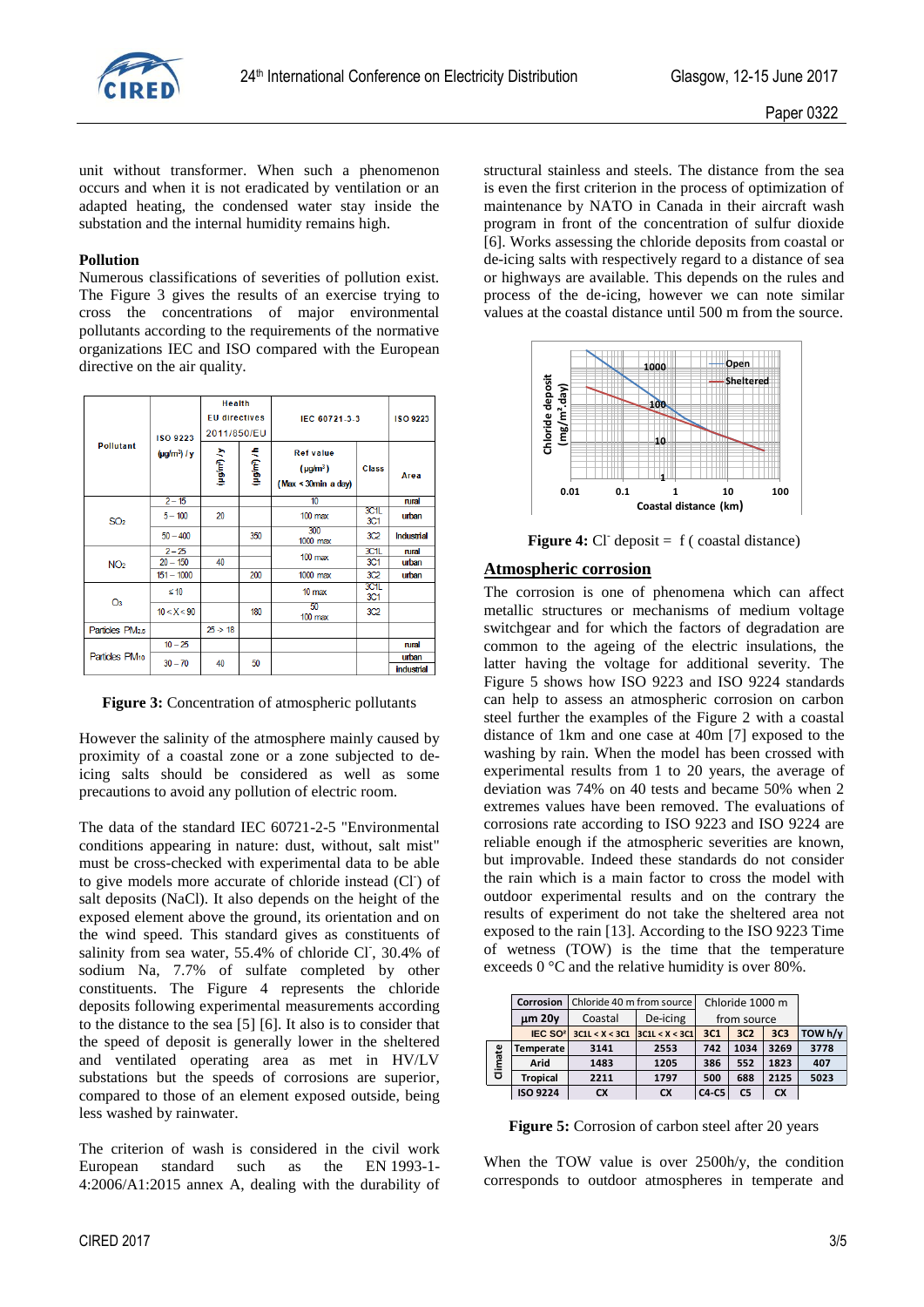

tropical climates or to ventilated housings in humid conditions or unventilated housing in temperate climates, as defined by the ISO 9223 standard.

#### **Conductivity**

The conductivity is a measurable and controllable criterion in case of test. The IEC/TS 60815-1 shows the relation at 20 °C between the salinity and the conductivity, the Figure 6 expresses the opposite facilitating the definition of the conductivity for a given concentration.



**Figure 6:** Salinity and conductivity

The standard IEC 60507 enables to assess various levels of conductivity at 20 °C according to volume or layer conductivities as showed Figure 7. This should help to define a conductivity severity within the specification to IEC/TS 62271-304.



**Figure 7:** Conductivity / Salt deposit

In fact the specification to classify the MV switchgear and controlgear when facing to special service conditions is perfectible as far as the influencing criteria are understood and mastered avoiding any technical overbid targeting an optimized eco-design. In the presented ecosystem Figure 1, the climatic mission profiles for which MV switchgear and controlgear is the first step. The previous description could help to better specify the conditions for which the MV switchgear is intended to be exposed or to better specify the recommendation for their installation to avoid any early ageing.

#### **SOLUTION**

The main factor influencing the ageing is the temperature then the humidity especially when there are pollutants. These factors are variable and can easily be known. The salinity depends on the geographical situation and can be also assumed before the erection. However it will be necessary to protect the MV switchgear because the temperature and the humidity will increase strongly the ageing.

### **Data**

#### **Sensor of temperature and relative humidity**

The sensor showed Figure 8 enables to measure the ambient temperatures of the MV or LV electrical installations. It could also be used for the microclimates of compartments integrating parts for which a permanent monitoring would allow to anticipate any maintenance phase even if this one was the object of an optimization plan [8]. This sensor is equipped with a battery for his power supply and communicates his information of temperature, relative humidity and battery voltage according to the Zigbee protocol Greenpower (ZGP) in compliance with the IEEE 802.15.4, for a lifespan and the mission profile adapted for the application of utilities or industrial. The whole information exchanges presented in the ecosystem of the Figure 1 has to be exchanged according to the standard dealing with cyber security [12].



**Figure 8:** Thermal and relative humidity sensor

This technology of low energy consuming communication allowed achieving not to use a battery when a measure of temperature is necessary on an active electrical part carrying current. It is what was made for the self powered thermal sensor showed Figure 9 [9]. It has been separately tested up to 5500 A in addition of the EMC tests, and for the dielectric withstand of the switchgear up to 50 kV for the short duration powerfrequency voltage test and 125 kV for the impulse test. This sensor of small size 30mm\*30mm is designed and tested according to the safety standard IEC 61010-1 "Safety requirements for electrical equipment for measurement, control, and laboratory use", as well as the American national deviation UL 61010.



**Figure 9:** Self powered thermal sensor

#### **Analytics**

The ecosystem must be loop closed and the secure data put at the disposal of the Zigbee concentrator  $\bullet$